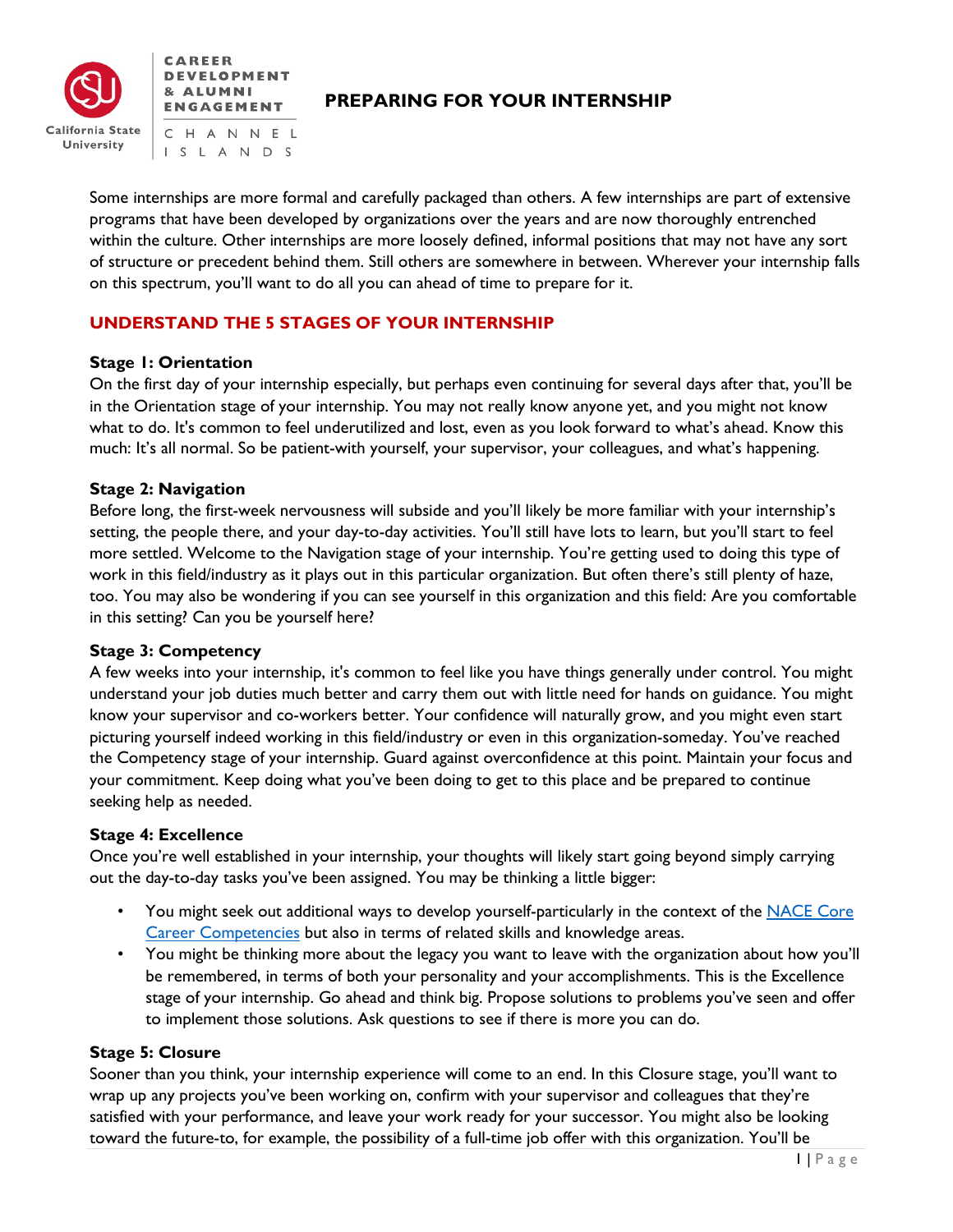evaluating your own performance during the internship, and your supervisor will be evaluating it too. You're ready to take on the next career challenge, whatever it may be.

# **KNOWN COMMON EMPLOYER EXPECTATIONS**

Employers have some fairly universal expectations related to professionalism and self-management that you should be aware of before your internship begins.

Here are the characteristics that employers consistently seek in the college students they hire for internships:

- Initiative and self-motivation (generally seen as No. 1 in importance)
- Flexibility and adaptability
- Willingness to learn and take constructive feedback
- Problem solving and critical thinking skills
- Ability to work in teams
- Communication skills (written and oral)
- Solid work ethic
- Attention to detail
- Reliability
- Interpersonal skills (getting along with other people)
- Organizational skills
- Planning skills (establishing priorities and following through on tasks)
- Tact
- Honesty and integrity

**INTERNSHIP TIP**

#### *Research Organizations and Assess Workplace Culture*

Research your internship organization's website and social media, LinkedIn.com, and Glassdoor. com to see if the organization has a diversity and inclusion statement or non-discrimination policies and procedures that support diversity. You can review organizational ratings via Diversity Inc or the Human Rights Campaign Best Places to Work. Being informed about your organization's culture before starting your internship will likely help you determine how to navigate your identity once you begin.

One other skill set is becoming increasingly important as well: the appropriate use of technology, especially social media. On the simpler side, employers want some assurance that you will write professional emails, avoiding "textspeak" (i.e., not using capital letters and/or punctuation) and instead using complete sentences and language that is appropriate to the work setting and the industry. On a more complicated note, employers expect you to keep work-related matters off of public forums like your Facebook and Instagram feeds. The expectations for your particular internship will become clearer during your first days in the position.

## **YOUR KEY INTERNSHIP GOALS**

You decided to pursue an internship for a reason-probably several of them, in fact. Now is a good time to clarify them, so that you can remain mindful of what you're trying to do throughout your entire internship experience.

Here are some key goals you might have for your internship:

- Career Exploration
- Developing Career Competencies
- Networking and Relationship Building
- Collecting Evidence
- Potential Employment (Job) Opportunity

It's one thing to read about a particular career, or even talk to someone working in that career. It's quite another to live it for yourself, if only for a short time.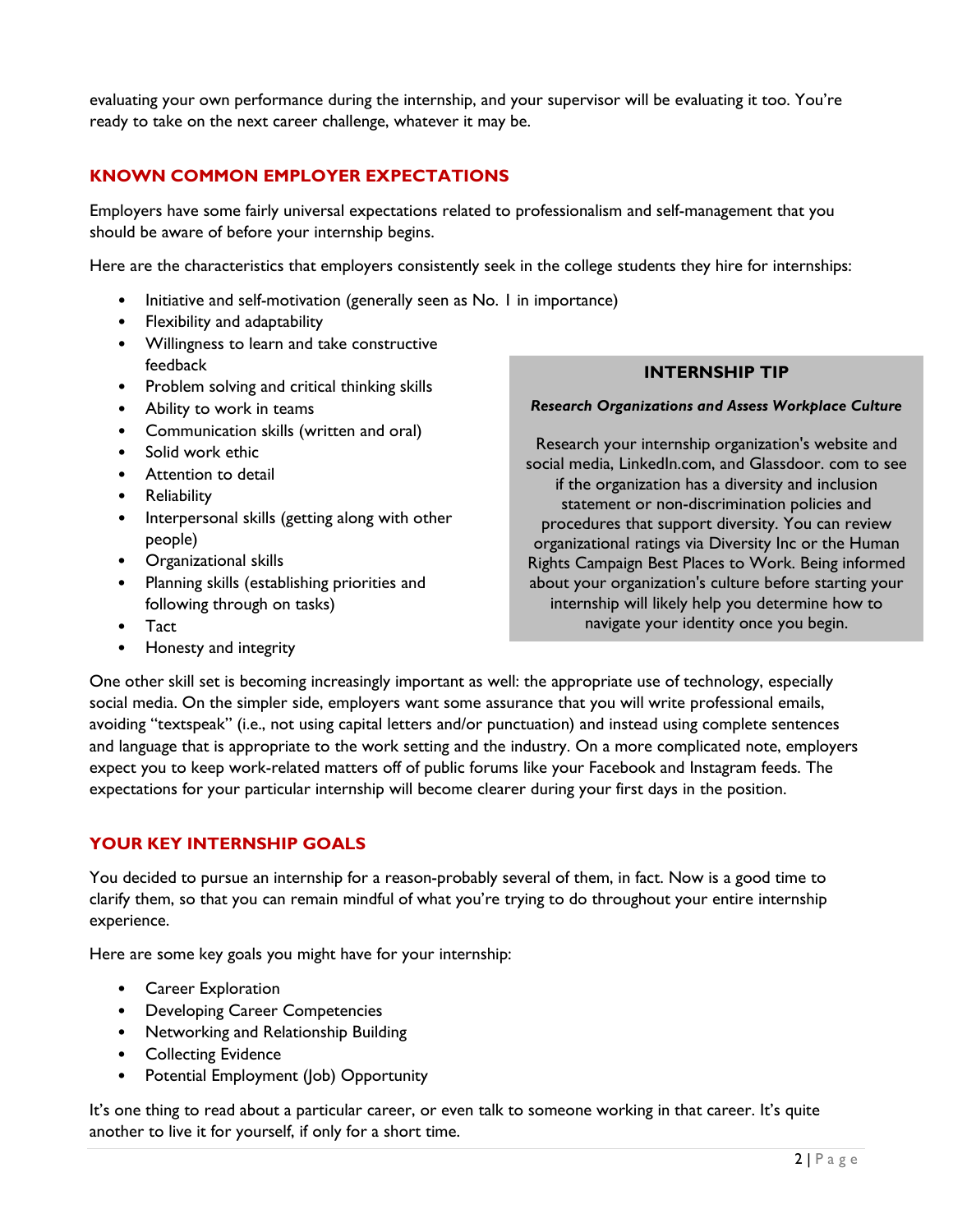As your internship begins and throughout the experience itself, be sure to remember:

One of its main purposes is to help you understand what a career field (or at least one particular organization in that career field) is really like.

# *Developing Core Career Competencies*

As we noted earlier in this guide, CSUCI defines the critical concept of career readiness as developing NACE [Core Career Competencies:](https://www.naceweb.org/career-readiness/competencies/career-readiness-defined/)

- Analytical & Critical Thinking
- Teamwork & Leadership
- Applied Problem Solving
- Engaging Diversity
- Ethical Reasoning & Decision Making
- Active Citizenship & Community Engagement
- Innovation & Creativity
- Digital Literacy
- Oral & Written Communication
- Career Management

How can you use your internship to proactively develop these competencies, through both routine, everyday activities as well as any bigger projects you might take on?

# **SUCCEEDING DURING YOUR INTERNSHIP**

You can only prepare for your internship so much, and for so long. Let's look now at what you can do to make your internship the positive, successful experience you want it to be.

## *Orient Yourself and Identify your Internship Support*

Internship programs that are more formal in nature may have an official orientation; less-formal internships will not. Either way, you need to take ownership of finding the answers to your inevitable questions early on. Your supervisor is your key point of contact. Go to them if you have questions like these:

- Where do I go the first day? Do I check in with anyone in particular?
- How do I dress? (\*When in person internships resume this might be a concern.)
- How do I know what to do? What will I be doing?
- How will I be evaluated, each day and at the end of the internship?
- How will I get to know everyone in the group/department/organization? Do I introduce myself around the office? Do I wait to be introduced? Some combination of both?
- What can I do to be proactive and make this a good experience?
- What if things don't seem to be on track?
- Can I take breaks? Can I snack while I'm working?
- How do expectations differ if some or all of my time is spent off site, working remotely?

This is also the ideal time for you to identify internship support beyond your supervisor. The Career Studio team is here to help. If you have any questions regarding your internship, schedule a virtual Career Counseling session by calling (805) 437-3270 or emailing [career.services@csuci.edu.](mailto:career.services@csuci.edu) You also have your academic program team, your faculty advisor, the chair of your major's department, and usually there is an academic analyst for each program as well. You are never alone. Reach out if you need support.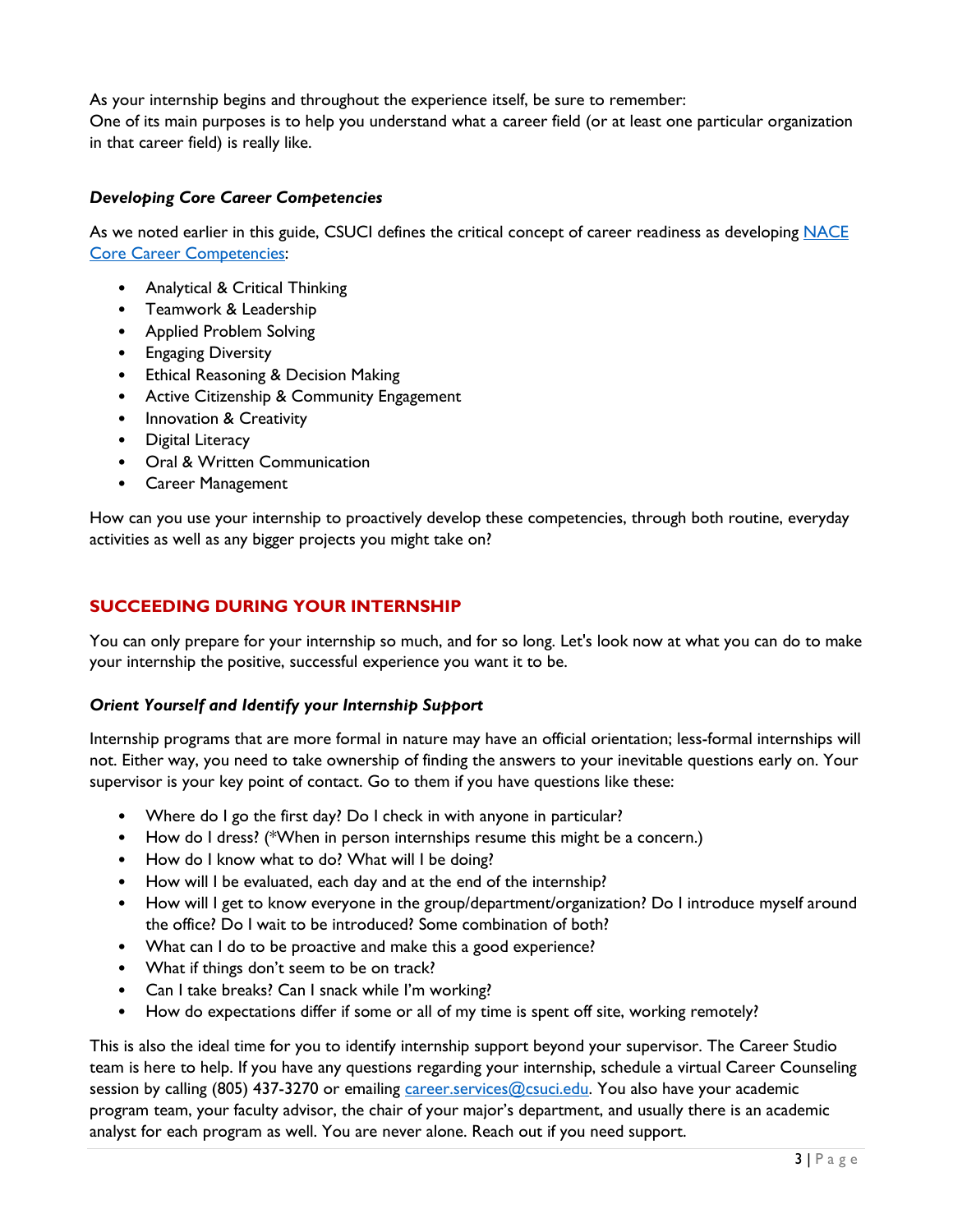## *Set Goals and Complete an Internship Learning Agreement*

No matter what type of internship you've signed on for, you want the real-world experience you'll gain to lead to something, to help you in the future. In other words, you have internship goals. Now is the time for you to articulate these goals-in your head and then on paper-so you can develop a clear plan for achieving them and obtain academic credit. The last step before you may begin working with your internship site You will need to complete two documents with your site supervisor: *Internship Learning Objectives Agreement* and *Self-Selected Internship Placement Agreement.*

- *Internship Learning Objectives Agreement* This document will assist you and your internship supervisor set goals for your upcoming internship.
- *[Self-Selected Internship Placement Agreement](https://www.csuci.edu/rm/programs/student-self-selected-internship-site-placement-agreement.pdf)* A placement agreement is a critical document that CSUCI needs before you may begin your internship.

The *Internship Learning Objectives Agreement* will help you and your supervisor understand clearly, from the start:

- What you'll be expected to do during your internship-your day-to-day duties and responsibilities-and why.
- What your learning goals are, along with a rationale(s) for each, the action steps you and your supervisor will take to achieve them, and the criteria the two of you will use to objectively measure your success.
- How your duties and learning goals connect with the NACE Core Career Competencies you're trying to further develop.
- As the cover sheet to the *Internship Learning Objectives Agreement* suggests, it's best that you yourself complete a rough draft of the agreement so you can show it to your supervisor on or near the first day of your internship. The two of you can then discuss it and, if necessary, revise it so you come to a consensus on what your internship will look like and what your respective parts in it will be. You'll be on the same page-literally and figuratively-so that your internship experience is the best it can be. For the both of you.
- Another part of your relationship-building process will be simply getting to know your supervisor as a person, and vice versa. So the two of you may want to devote some of your initial meeting time to discussing topics like:
	- $\circ$  Your respective personalities. Maybe, for example, your supervisor is an introvert and isn't necessarily prone to long conversations with you, or to stopping by your cubicle unannounced to see how you're doing. If you happen to be more of an extrovert who likes to talk through ideas and receive frequent verbal feedback, you might wrongly conclude that your supervisor just isn't that interested in you and your activities.
	- $\circ$  Your supervisor's management style. Maybe your supervisor is a hands-off sort of manager; they basically let you be so you can do your work. What if you're the type of person who appreciates closer supervision?
	- o Your own learning style. Some people learn best by watching or reading, some by listening, some by doing. What works best for you?
	- o Your respective communication styles. You'd like to be able to stop by your supervisor's desk and ask questions as they occur to you. Your supervisor struggles with frequent interruptionsand so would prefer for you to email unless it's an emergency. How might you prevent a potential problem from unfolding?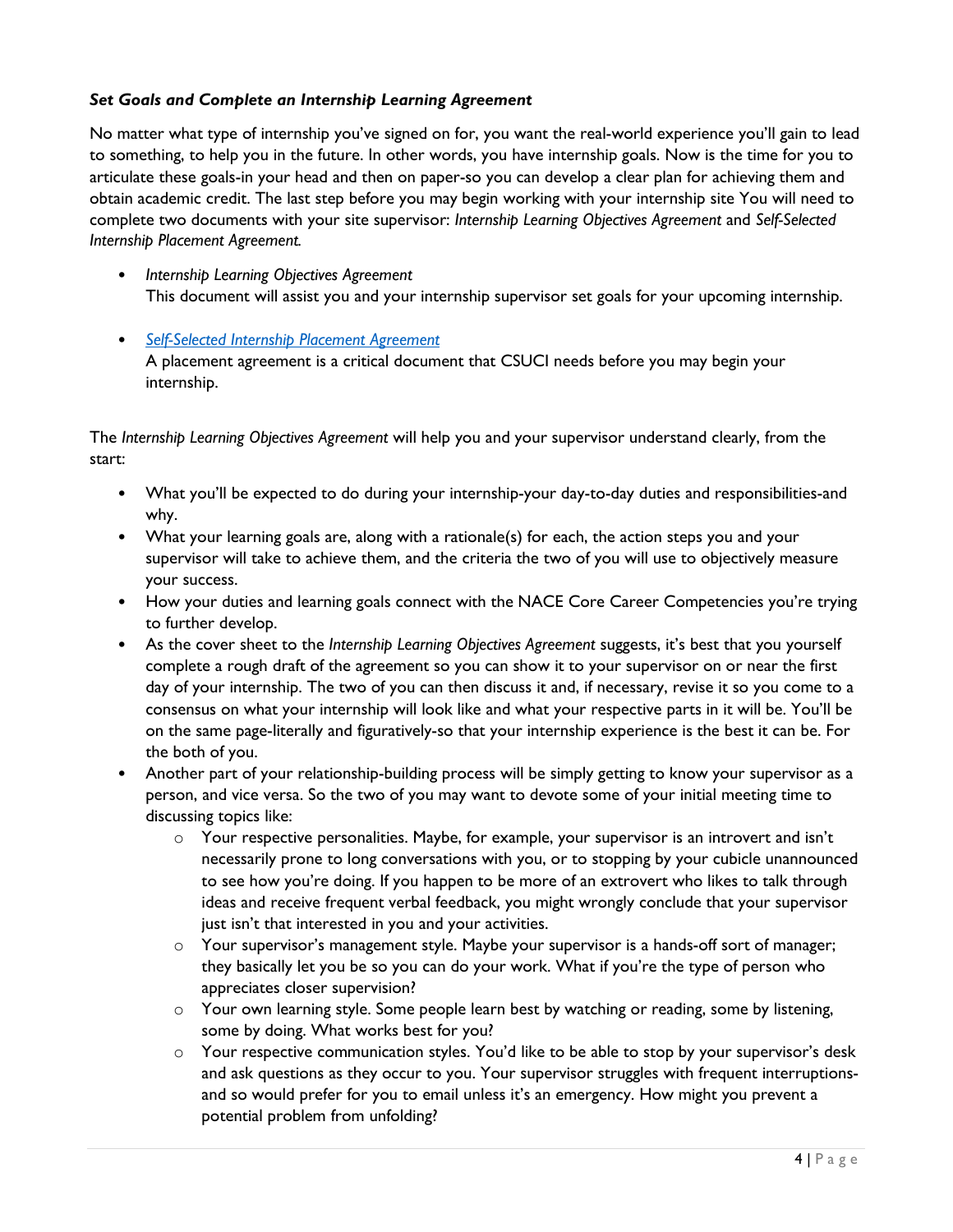#### *Evaluations & Feedback*

Throughout your internship, your Site Supervisor or immediate supervisor should be providing feedback on your performance. The assigned mid-term and end-of-the-semester evaluations are to provide performance feedback and criticism to allow you to work on the areas where you need to further develop your career readiness. Evaluations are crucial to the learning process so that you know in which areas your performance is meeting or exceeding employer standards, and in which areas you need to work harder or make changes, as well as suggestions for what those modifications might be to improve your skill set.

The ideal situation for an evaluation would be when an intern's supervisor fills out the evaluation form ahead of time, and then goes over the report and their feedback for improvement with the intern present. This way, the student and supervisor can discuss the assessment: The intern can ask questions, and the supervisor can elaborate on comments and scoring. *Remember*: Evaluations are benchmarks to assist you in improving your career readiness, not critiques on you as an individual.

All academic credit student internship participants are required to submit a self-evaluation in regards to their internship performance and degree of learning. This activity allows each student the opportunity to reflect on their internship experience(s) and gives CSUCI a way to document the professional development our students are enjoying through our internship partners. All evaluations are important. If you are not enrolled in an academic credit internship course, be aware that your internship site may not provide an evaluation. It is up to you to ask your supervisor for continuous feedback.



shutterstock.com · 665304586

## **IMPORTANT RESOURCES**

#### *Academic Advising*

The Advising Center delivers high quality advising services by providing accurate and timely academic resources, materials and information to the campus community.

Location: Bell Tower, Room 1552 Phone: 805.437.8571 [advisement@csuci.edu](mailto:advisement@csuci.edu)

## *Counseling and Psychological Services (CAPS)*

CAPS operates from a community systems approach in providing short-term psychological counseling, outreach/prevention, and consultative services to the University community. Services are provided in a safe and supportive environment for our students, faculty and staff.